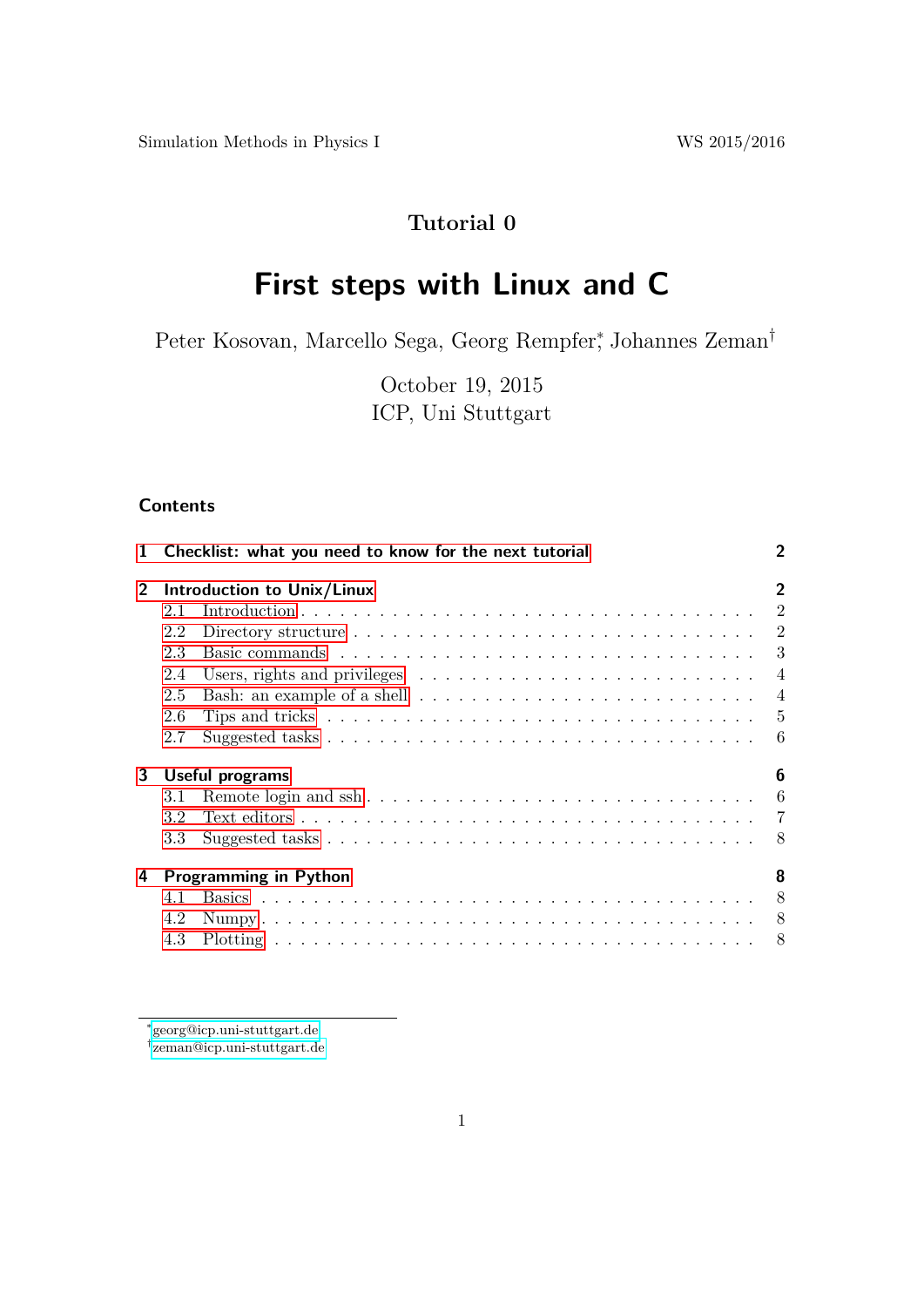| 5 Programming in C |  | - 8 |
|--------------------|--|-----|
|                    |  |     |
|                    |  |     |
|                    |  |     |

# <span id="page-1-0"></span>**1 Checklist: what you need to know for the next tutorial**

- Basic file and directory operations: create, copy, rename, move, delete
- Edit a text file
- Read / write elementary code in Python
- Plot data using Python's Matplotlib

# <span id="page-1-1"></span>**2 Introduction to Unix/Linux**

# <span id="page-1-2"></span>**2.1 Introduction**

Most Computational Physics applications run under Unix or Unix-like systems. One example of a Unix-like system is Linux, which runs on computers at ICP. The purpose of this tutorial is to give a short introduction to using this operating system and environment, to enable its basic use to those who have (almost) never been using it before. Linux is free, open source software, and if you have not installed it yet on your own computer, it is worth trying out. If you don't have Linux installed on your own computer yet, we recommend installing it on a virtual machine using software such as [VirtualBox](www.virtualbox.org) and [Ubuntu Linux.](www.ubuntu.com)

If you are new to Linux, we recommend to read a bit more about Unix, Linux and related topics. Some links are provided on the tutorial web-page.

# <span id="page-1-3"></span>**2.2 Directory structure**

There are certain standard directories under all Linux systems. Their names and typical contents are listed in Table [1.](#page-2-1) Those used to Windows should note that the directory separator is a slash, "/", not a backslash, "\". All filesystems are mounted as directories. There are no  $C, D, \ldots$  drives. Therefore, the user does not have to care about where data is physically being stored, it can always be accessed in the same way as any other local directory.

Sometimes, it may be useful to know where your data are physically stored. For example, in our CIP Pool, /home directory is on a remote network drive which makes your personal directory available from all CIP Pool computers. The network drive is slower than local drives. Therefore if your program produces bigger amounts of data, it may be better to work in the /tmp directory which mounted on a local drive. But be careful: when the work is done, move all important data to your /home. The /tmp is dedicated for temporary files and they may be deleted later by the administrator.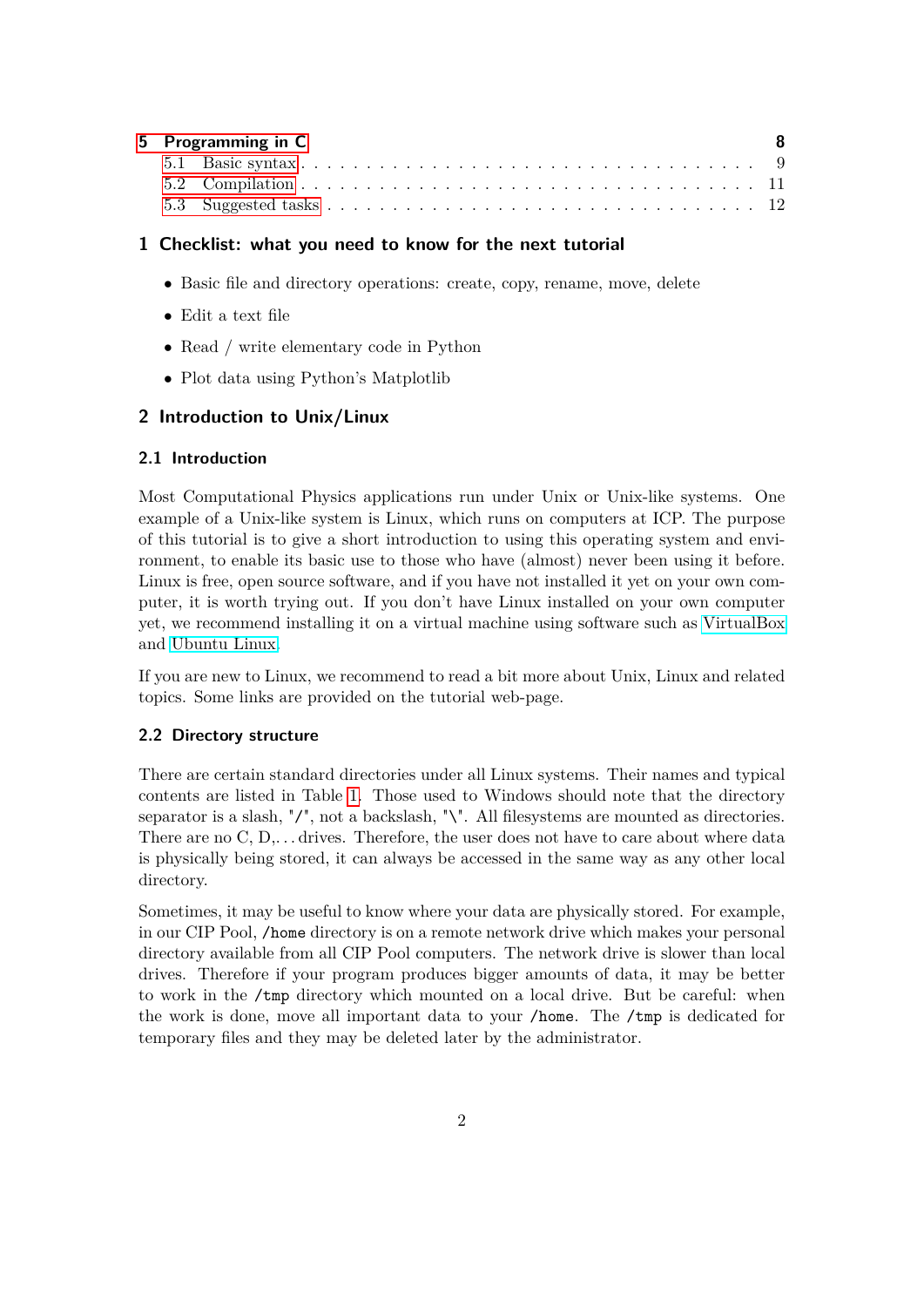<span id="page-2-1"></span>

|                      | Table 1: Common directories in a Linux system                                       |
|----------------------|-------------------------------------------------------------------------------------|
|                      | System root directory                                                               |
| /home/ <user></user> | Home directory of user $\langle$ user $\rangle$                                     |
|                      | (writable for the user, usually readable for everyone)                              |
| $/\text{tmp}$        | Directory for temporary files                                                       |
|                      | (writable for everyone)                                                             |
| /etc                 | System configuration settings                                                       |
|                      | (writable for privileged users only)                                                |
| $\sqrt{usr}$         | User applications                                                                   |
|                      | (writable for privileged users only: most programs are found in $/\text{usr/bin}$ ) |
| /lib                 | System libraries                                                                    |
|                      | (writable for privileged users only)                                                |
| /mnt                 | Usual mount point of other physical drives                                          |

If you are interested on which devices (disks, memory sticks, RAM, remote computers) a branch of the directory tree is mounted, have a look at the df or mount commands.

# <span id="page-2-0"></span>**2.3 Basic commands**

<span id="page-2-2"></span>

| Table 2: List of most common commands |  |
|---------------------------------------|--|
|---------------------------------------|--|

| command   | argument type                   | what it does                                             |
|-----------|---------------------------------|----------------------------------------------------------|
| ls        | <i>file</i> or <i>directory</i> | list directory contents                                  |
| cd        | directory                       | change directory                                         |
| mkdir     | directory                       | create a directory                                       |
| rm        | file                            | remove a file                                            |
| mv        | file                            | move a file                                              |
| cp        | file                            | copy a file                                              |
| <b>WC</b> | file                            | count lines, words and characters in file                |
| cat       | file                            | print file contents to standard output                   |
| less      | file                            | view file contents interactively                         |
| echo      | string                          | print the <i>string</i>                                  |
| grep      | string file                     | print lines from <i>file</i> which contain <i>string</i> |
| history   |                                 | print commands you have recently executed                |
| bg        |                                 | put a job in the background                              |
| fg        |                                 | put a job from background to the foreground              |
| jobs      |                                 | list the jobs launched from your actual shell            |

Most of the tutorials' tasks will be performed using a shell terminal. If you don't know how to open a terminal (this depends on the window manager you are using), ask your tutor for help. A selection of most commonly used Linux commands is listed in Table [2.](#page-2-2) A more extensive list can be found in the Linux cheat sheet provided on the tutorial website. All commands have a number of different arguments and switches to alter their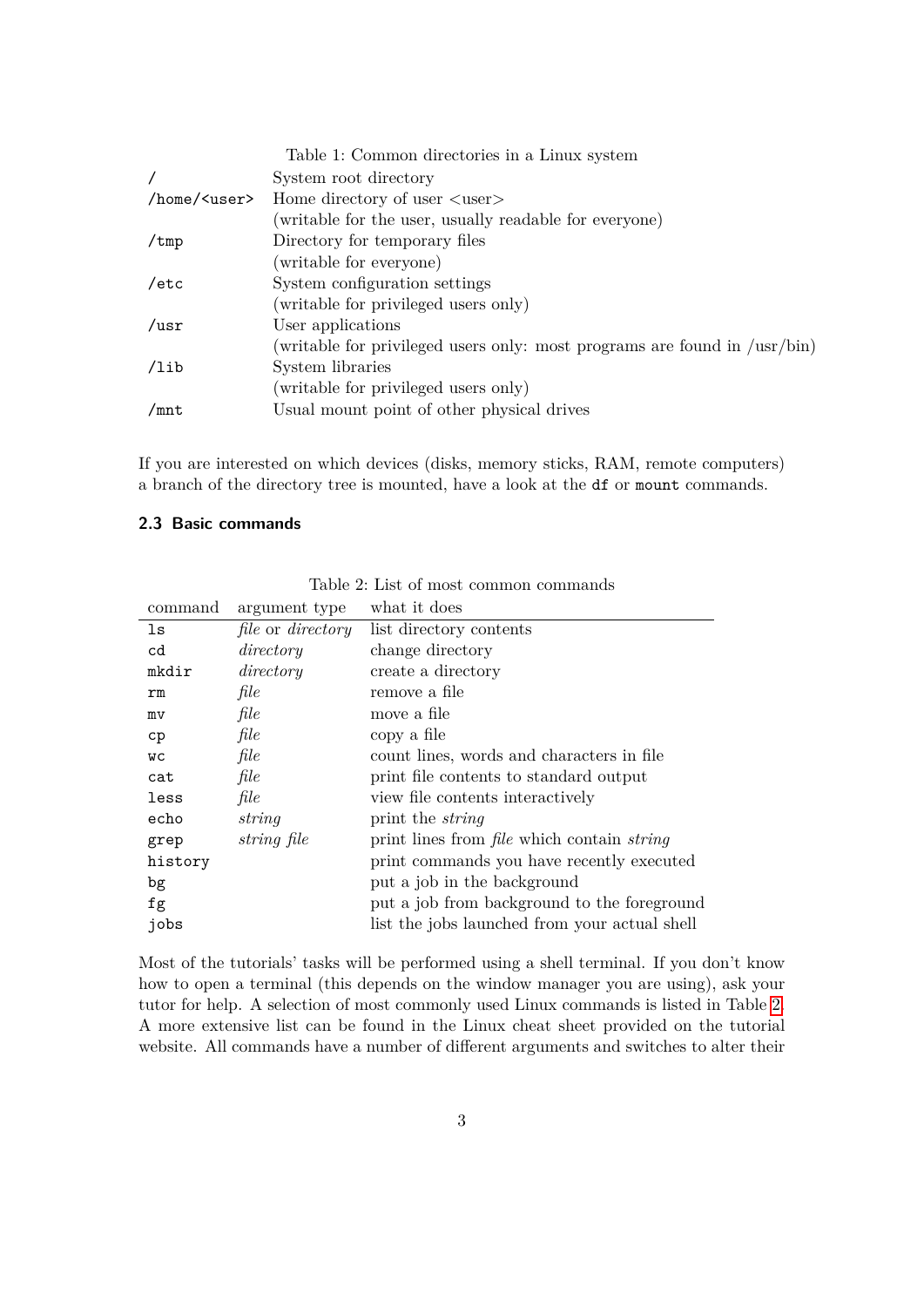behaviour. Nobody can remember all of them, therefore there are manuals (man pages) which can be accessed by typing

```
man <command name>
```
This gives you a full documentation of the command, including all options and peculiarities. To quit a man page, hit "q". If you don't know yet what is the command related to a given subject, try the apropos command, like in

apropos compiler

Every command listed in Table [2](#page-2-2) is a small program and it is executed in basically the same way as any other program. The difference between a system command and another program is that system commands are found on all Unix systems.

#### <span id="page-3-0"></span>**2.4 Users, rights and privileges**

Linux, and all Unix-like systems, are by construction multi user systems. Therefore, each file and directory has a set of permissions which define, who is allowed to read, write and execute it. Each file has its owner and a group and the permissions for owner, group and all can be set separately.

The most privileged user is called "root". Password to login as root is usually known only to one or very few people – system administrators. The superuser, as root is often called, is allowed to do any operation on the system.

In contrast, most common users are only have read permissions in system directories. Each user is the owner of his /home/[username] directory and has full access permissions to it. By default if you create a file in your /home/[username] directory you are given both read and write permissions, while others may read it but are not allowed to change it. As an owner, you may change access permissions to all your files.

#### <span id="page-3-1"></span>**2.5 Bash: an example of a shell**

A shell is an interface for executing commands. There are many shells around and user is free to choose his favourite. One of the most widespread and preferred by ourselves, is bash which stands for Bourne again shell.

Shell interprets some special characters from a command line, to provide possibility of extended interactions with the system or between the programs you are executing. Some of them are listed in Table [3.](#page-4-1)

Here are some examples:

• 1s / > list List the contents of the root directory and put the output in file list (which gets overwritten, if existed before)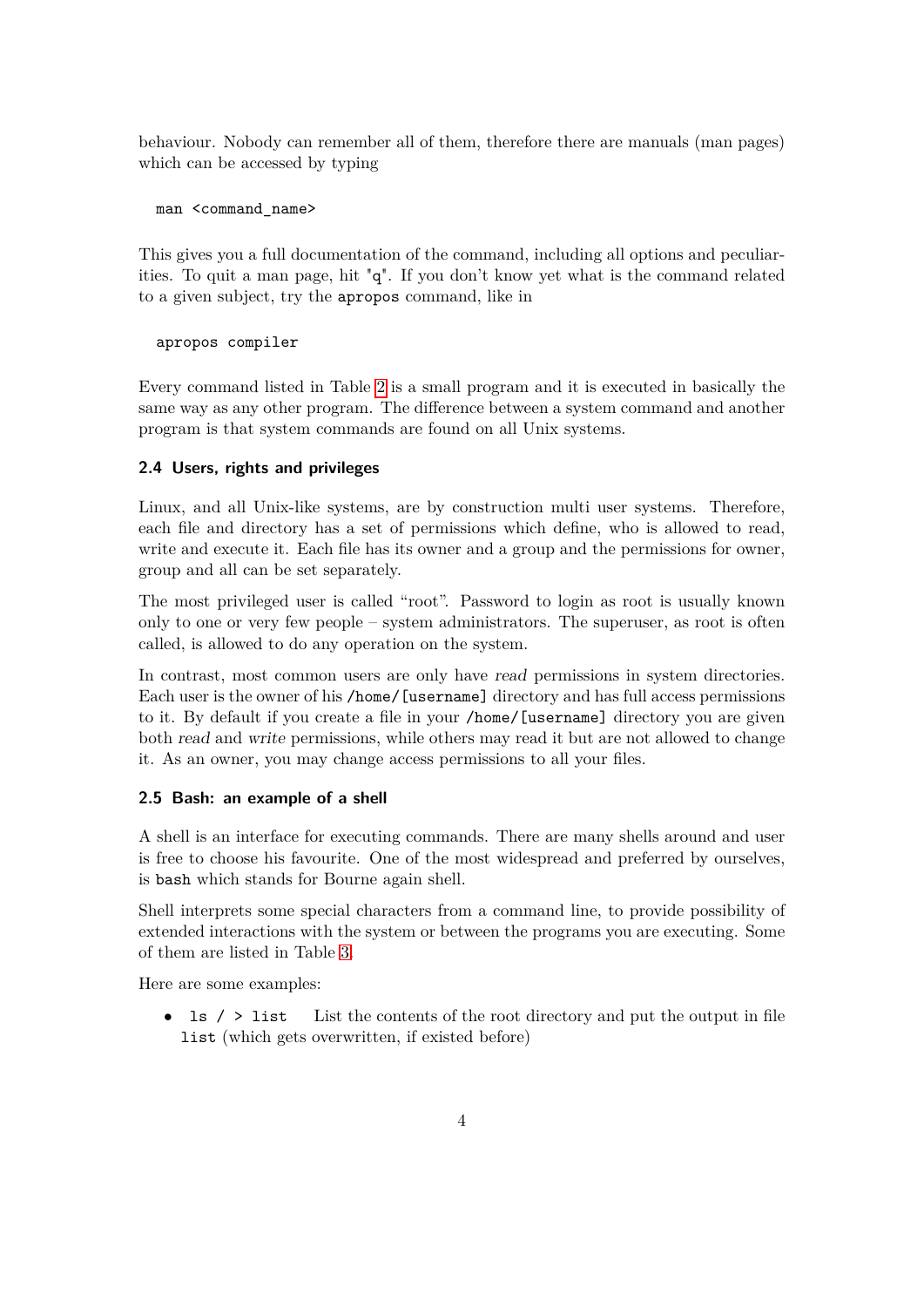| character | name             | meaning                                           |
|-----------|------------------|---------------------------------------------------|
|           | pipe             | forward output from one program to the other      |
|           | greater than     | redirect the output to a file                     |
|           | less than        | redirect the output from a file                   |
| &         | ampersand        | execute command in the background                 |
|           | exclamation mark | execute a command from history                    |
|           | dot              | current directory                                 |
|           | dot              | directory one level above the current one         |
|           | tilde            | refers to the home directory of a user            |
| $\ast$    | asterisk         | substitute an arbitrary combination of characters |
|           | question mark    | substitute one character                          |

<span id="page-4-1"></span>Table 3: List of some special characters for the shell

- cp  $\cdot$  /\* /tmp Copy all the files (\*) from the directory where you are now (.) into the /tmp directory.
- ls /usr/bin/\*cc\* List all files in /usr/bin/ containing the string "cc".
- ~/myprogram < input | grep error Feed program myprogram, located in your home directory  $(\sim)$  with the contents of file input (instead of typing them by hand) and search for the string error in the output.
- ./slow\_program > output & Launch slow\_program in background and redirect the output to file output.
- ./program 2> /dev/null 1> log Run program and redirect the output messages (stdout) to file log and the error messages (stderr) to the special file /dev/null (i.e., discard them). stdout and stderr are two special files (in Unix everything is a file!) that are used to output to the screen. Output sent to them can be redirected using the special 1> and 2> shell commands. The only difference between stdout and stderr is that the first is buffered, while the second is not.

When executing a program, the complete path to is has to be given, beginning with the root directory, "/", e.g. /bin/ls An alternative is to use a path relative to the working directory, *e.g.* ../programs/myprogram If you do not give a path, the shell searches for the program in directories defined in the environment variable PATH. Try typing echo \$PATH to see them.

#### <span id="page-4-0"></span>**2.6 Tips and tricks**

In the final section, we list several useful features provided by most modern Linux systems, which make our life much easier and help prevent typing mistakes.

• **Tab completion:** when you start typing a command and hit a tab key after you have typed first few letters, the shell completes the rest, provided there is one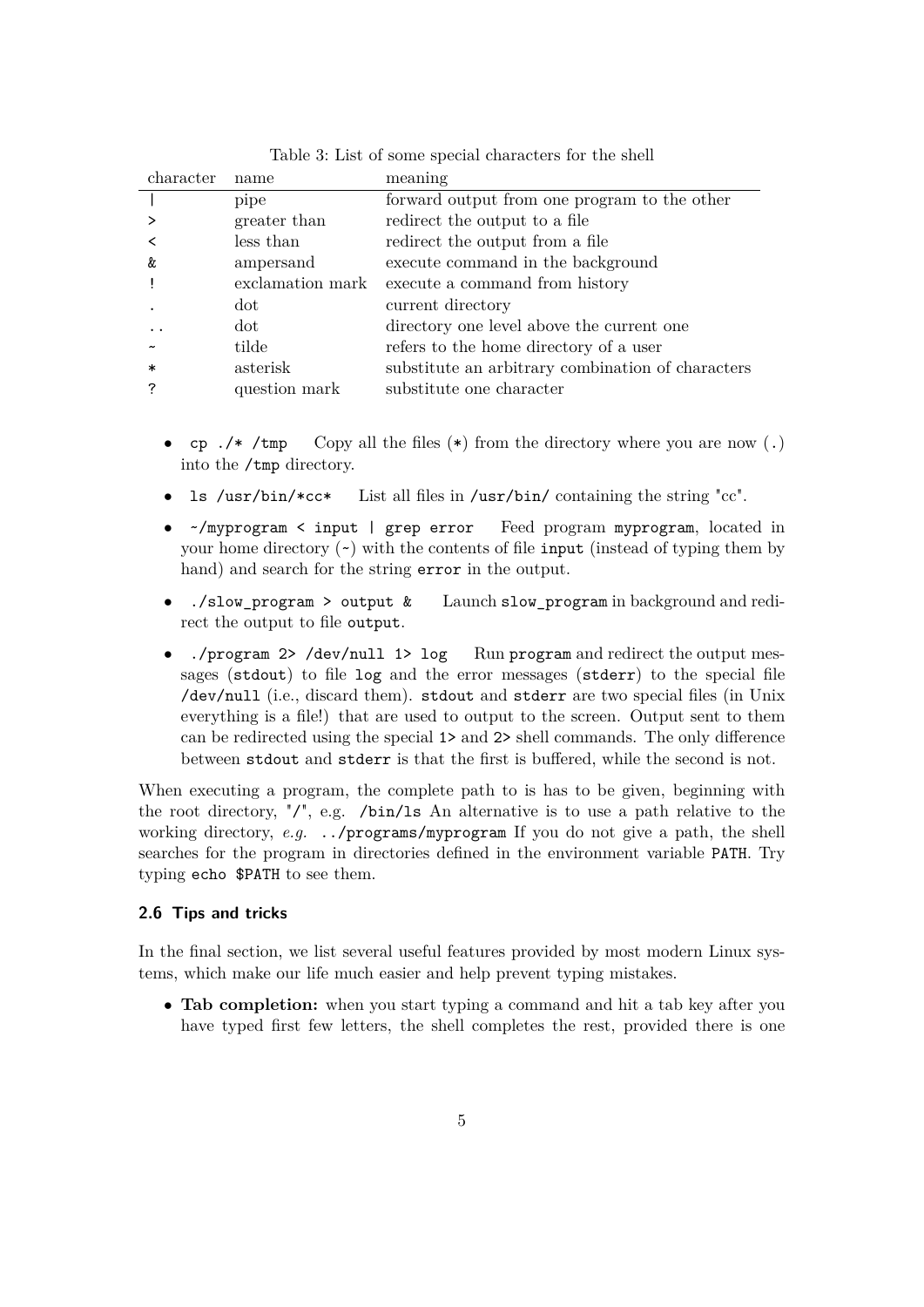unique possibility. If there are more possibilities and you hit the tab twice, it displays all of them.

- **Copy-paste using mouse:** use a mouse to select a piece of text by the cursor. It is automatically stored in a buffer and when you click the middle button, it is pasted in the current cursor position.
- **Command-line history:** Suppose you executed a very complicated and long command, and you want to execute it again, perhaps with a small change. By hitting  $\uparrow$  and  $\downarrow$  keys, you can browse the history of commands you executed recently. If your command has been executed a long time ago, call a command history to get the whole history of your commands on your screen.

## <span id="page-5-0"></span>**2.7 Suggested tasks**

- In your home directory, create a directory named tutorial 0
- Change to /tmp and create a directory named with your user name.
- At the end of the tutorial, backup files which you might want to use later to your home directory.
- Try out the tips and tricks and playing around with the commands.

# <span id="page-5-1"></span>**3 Useful programs**

In this section, we describe some programs, which you will need for everyday work. You are free to use any program you like, but the ones listed below are known to work well for our purpose and are widely used in computational science community. They are all freely available for download and run under a number of operating systems, including Windows. They are also parts of all major Linux distributions.

#### <span id="page-5-2"></span>**3.1 Remote login and ssh**

To connect to the CIP pool computers, use ssh which stands for secure shell. When using ssh, all communication through network is encrypted to prevent others from reading it. First you have to login ssh.icp.uni-stuttgart.de, which is the only computer allowing to login from outside the ICP: Type in the following, substituting your own username for <username>:

#### ssh <username>@ssh.icp.uni-stuttgart.de

This will only work if you connect from within the University network. So if you are at home, you will have to use a VPN connection (the RUS helpdesk can help you setting this up) or connect to the physics CIP pool first, which is open to connections from outside of the University After typing in your password you obtain access to a shell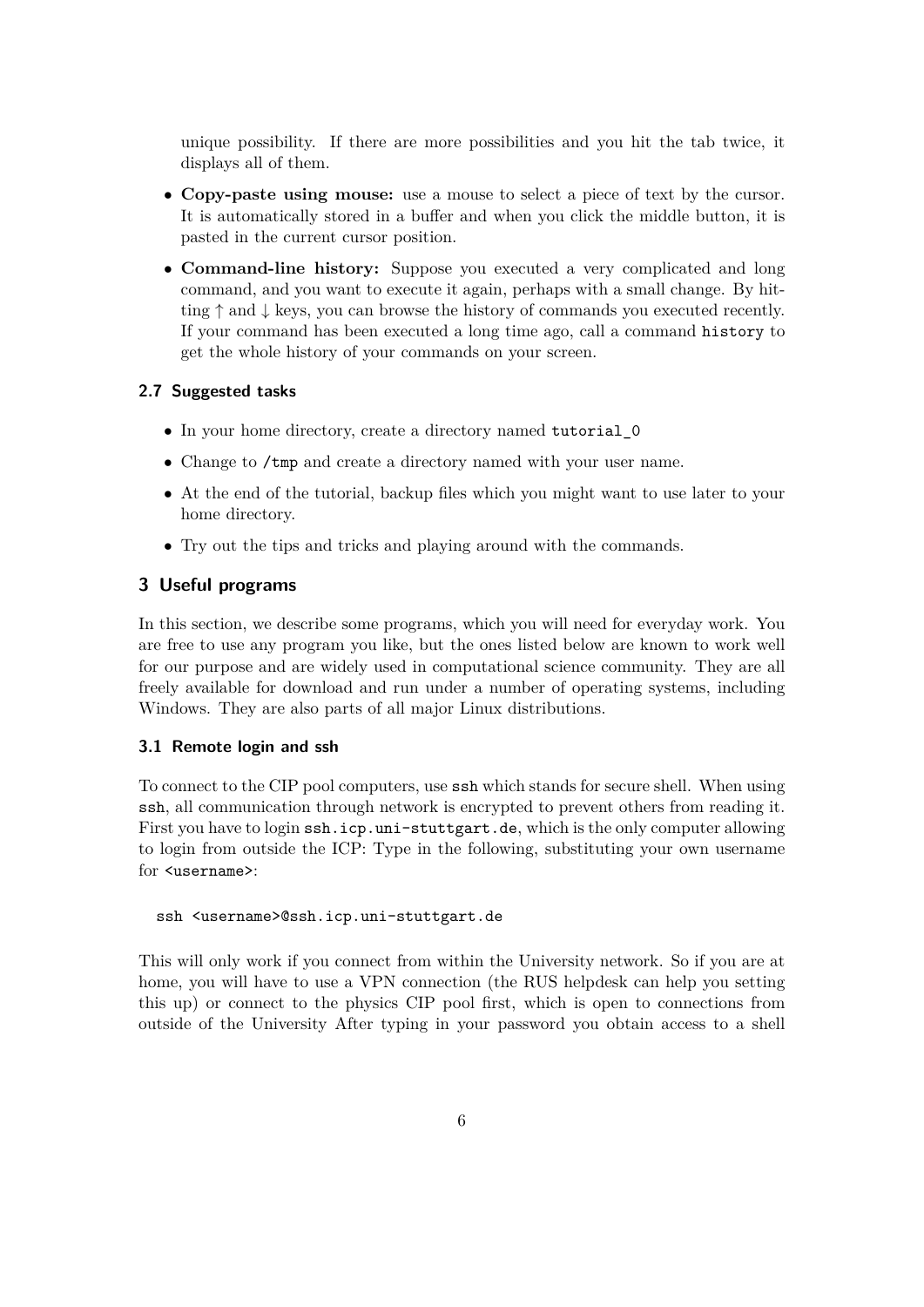command-line as if you were sitting directly at the machine. Once you connected via ssh to the gateway machine, you can connect to one of the CIP pool machines with *e.g.*

ssh cipN

where N is a number between 0 and 24. When you do not specify the username, your current user name is used. When logging in to a computer within the same domain name, specifying computer name is sufficient. Besides accessing a terminal, you can also forward graphical output via ssh. In order to do so, use the ssh-command's -X option:

#### ssh -X user@host.domain

# **PuTTY**

PuTTY is a tiny program for MS Windows which lets you establish ssh connections. Running it is a good choice if you have a Windows PC and yet want to work on your homework from home. If you want to forward graphical output via ssh under MS Windows, you will need to install the program XMing alongside and set PuTTYs preferences accordingly.

#### <span id="page-6-0"></span>**3.2 Text editors**

<span id="page-6-2"></span>

| Table 4: List of common text editors |
|--------------------------------------|
|--------------------------------------|

|       | editor short description                           |
|-------|----------------------------------------------------|
| vi    | a very common powerful text editor                 |
| emacs | another very common powerful text editor           |
| gedit | simple editor with a graphical interface           |
| kate  | simple editor with a graphical interface           |
| nano  | simple editor run in a shell and with context help |

<span id="page-6-1"></span>Since most files we will work with are simple text files, text editor is a necessary tool to view and modify them. We list some common text editors in Table [4](#page-6-2) Most widespread and powerful text editors under Linux are vi and emacs, their user interface can be intimidating to new users, however. That is why we recommend using a graphical text editor such as gedit or kate, and a simpler terminal text editor such as nano for remote sessions. Just type the editor name in a command line and try it out. *Note that for example Microsoft Word or LibreOffice Writer are not text editors but word processors, which is something completely different! Just look at the Text Editors page of Wikipedia to find out more.*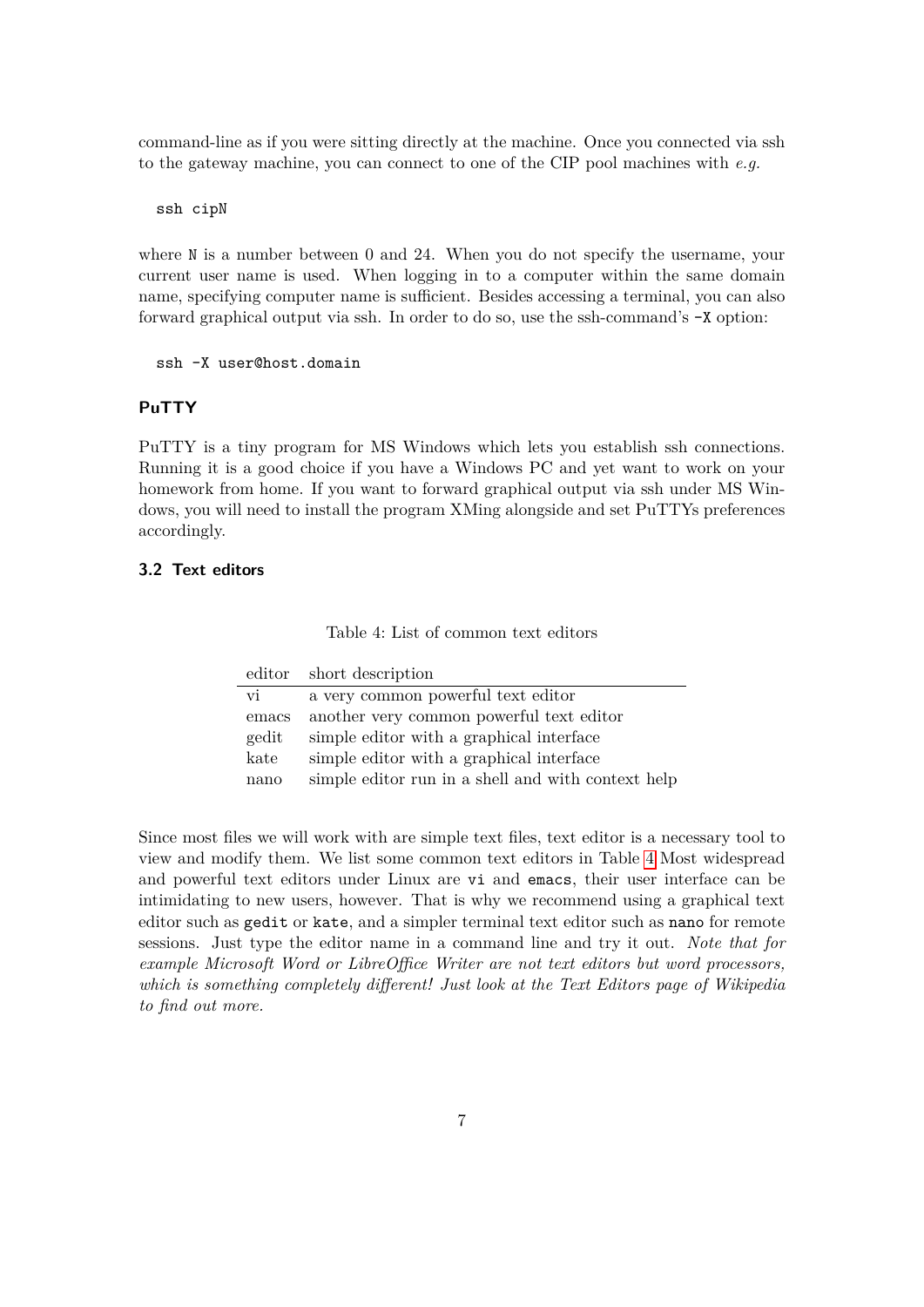# **3.3 Suggested tasks**

- Use ssh to connect to a neighbouring computer of the CIP pool.
- If you have an MS Windows PC, download Putty and try connecting to ssh.icp.uni-stuttgart.de. You may also download and install gedit.
- If you do not have Linux on your home computer, you may try installing it.

# <span id="page-7-0"></span>**4 Programming in Python**

## <span id="page-7-1"></span>**4.1 Basics**

If you are new to Python, this tutorial provides the basics: [www.decalage.info/python/tutorial](http://www.decalage.info/python/tutorial)

<span id="page-7-2"></span>The full Python documentation can be found under [docs.python.org/2.](https://docs.python.org/2)

# **4.2 Numpy**

For scientific computing, it is beneficial to use the "numerical Python" package Numpy as it speeds up computations considerally and provides a variety of tools for numerical computations. A good tutorial can be found at [cs231n.github.io/python-numpy](http://cs231n.github.io/python-numpy-tutorial/#numpy)[tutorial/#numpy.](http://cs231n.github.io/python-numpy-tutorial/#numpy)

The full Numpy manual is available under [docs.scipy.org/doc/numpy](http://docs.scipy.org/doc/numpy)

For more advanced scientific problems, you might want to check out the "scientific Python" package SciPy [\(scipy.org\)](http://scipy.org).

# <span id="page-7-3"></span>**4.3 Plotting**

To learn about data visualization using the Python package *matplotlib.pyplot*, have a look at this tutorial: [matplotlib.org/users/pyplot\\_tutorial.html](http://matplotlib.org/users/pyplot_tutorial.html)

<span id="page-7-4"></span>The current matplotlib FAQ and API documentation can be found under [matplotlib.org/1.4.3/contents.html](http://matplotlib.org/1.4.3/contents.html)

# **5 Programming in C**

<span id="page-7-5"></span>Among a number of programming languages, C programming language is a common choice for writing simulation programs. In a few of the upcoming tutorials you will have to write some C code, so we strongly encourage you to obtain some basic C knowledge *beforehand*.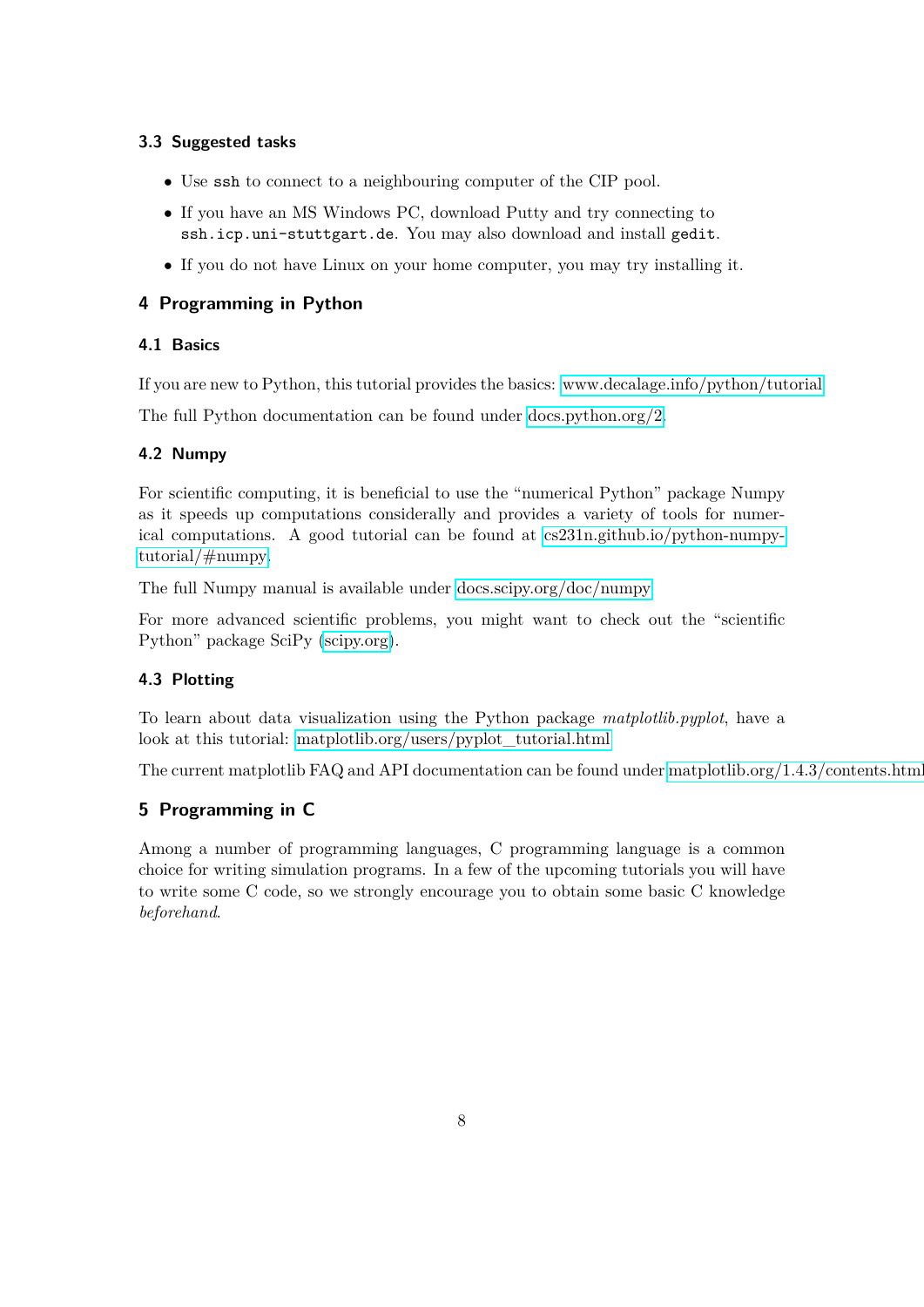#### **5.1 Basic syntax**

Describing syntax of any programming language is a topic for a book. In the following, we give you a few guidelines which could help you read and understand code in C, especially if you have been using some other programming language. Learning to write programs in C is beyond the scope of the course.

#### **Variables**

In contrast to Python, variables in C have to be declared before use. The declaration has to define a variable type, its name and optionally its initial value. For example

```
int i, Index_of_element3;
float energy;
double MyPi=3.14;
```
declares two integers named i and Index\_of\_element3, a float ((*i.e.* a floating point decimal number with single precision)) named energy and a double named MyPi (*i.e.* a floating point decimal number with double precision) with an initial value of 3.14.

Note that variable names may contain upper and lower case letters, underscores, and numbers. However, they must not begin with a number! Also note that after each statement, a semicolon, ";" has to be inserted as a marker of its end.

To assign a value to a variable, we use

 $i = 10$ ; energy = 10.003;  $energy = 1.27e-3;$ 

In C, one can perform basic mathematical operations  $(+,-,*,',\%)$  with variables, e.g.

 $i = 10 + j;$ energy = energy  $* 2.7$ ;

where the result of operation of the right of the "=" sign is assigned as a new value to the variable on the left. As a shorthand notation, the following operations are equivalent:

 $i = 10 / i;$  $i / = 10$ ;

To produce the expected output, variables have to be of a proper type. There are well rules for what happens different variable types are combined in one operation, but this is beyond the scope of our tutorial.

Comments can be inserted into C code like that: /\* comment \*/.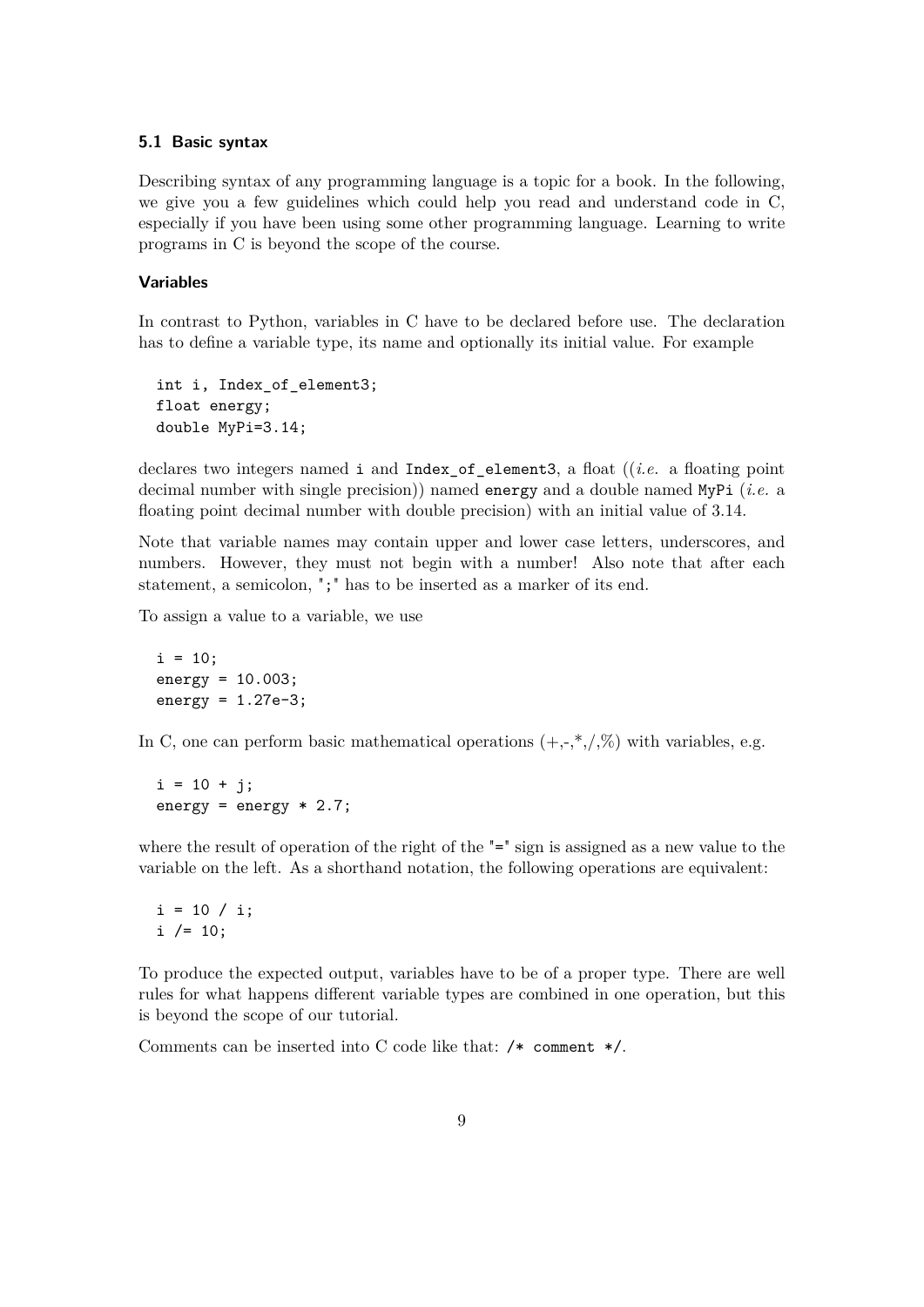$i = 10 / 3$ ; /\* i now has the value 3 (integer division!) \*/ energy =  $10.0 / 3$ ; /\* energy now has the value  $3.33333...*/$  $i = 10$  % 3; /\* i now has the value 1 (10 modulo 3) \*/

#### **Arrays**

An array is essentially a matrix, containing variables of a given type, *e.g.*

double myArray $[5] = \{ 1.2, 2.1, 3.7, 4.3, 5.0 \};$ 

declares a variable myArray with five elements of type double, and at the same time assigns to them values in curly braces. Members of an array can be accessed by indices and manipulated in the same way as other variables. Indexing of an array in C begins always with zero. For example,

double  $d = myArray[0]$ ;

assigns the value of the first element in myArray to d, which is 1*.*2 in our case.

#### **Flow control: Loops and if/else**

Loops are widely used in all simulation programs to execute some commands repeatedly. For example

for(i=0;i<10;i++) { printf("i: %d, 10\*i: %d\n", i, i \* 10); }

prints the value of **i** and **10\*i** on one line for all values of  $i = 0, \ldots, 9$ .

#### **C commands and man pages**

Note that you can find description of all standard C calls within the man-pages. Be careful to select the proper section of the manuals, as man 1 printf calls the man-page for the shell command printf, whereas man 3 printf calls the man-page for the C function with the same name.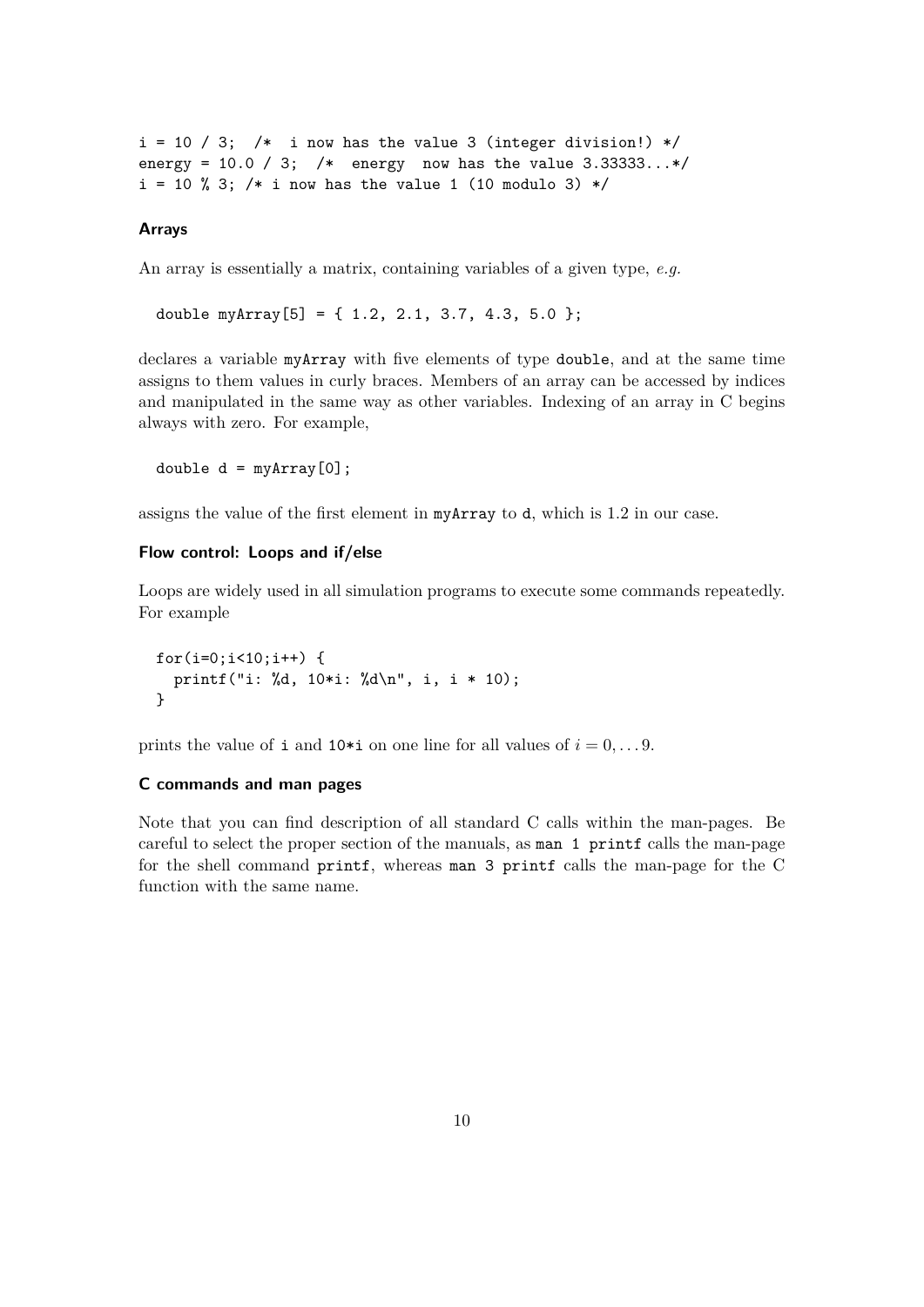#### **Functions**

Another important concept in C is a function. A function usually takes some arguments, performs some operations and returns a value. For example

```
int max(int i, int j) {
  if (i>j) return i;
  else return j;
}
```
is a function which takes two arguments of type int and returns the value of the greater one.

#### **First program: hello world**

Some often used functions in C are pre-defined and can be found in libraries. An example is function printf which is in the stdio standard C library and is used to print formatted text to standard output (the declaration of the function is in the stdio.h header file, and has to be included using what is called a pre-processor directive!). We will use it to produce a simple program:

```
#include <stdio.h>
int main() {
  printf("Hello world\n");
  return 0;
}
```
Each C program contains a function called main which is called when the program is executed. In our case, the program does one single thing: it prints the text

Hello world

<span id="page-10-0"></span>to the standard output.

#### **5.2 Compilation**

To obtain an executable file from your source code, you have to compile it, *i.e.* convert the text of the source to instructions for the hardware. This job is done by a program called compiler. To compile a C source under Linux, one would usually use *e.g.* cc or gcc. For example, to create an executable file myprogram from the source files source  $1.c$ , source2.c, source3.c, one would use

cc source1.c source2.c source3.c -o myprogram

<span id="page-10-1"></span>After changes to the sources have been made, one always needs to re-compile a program to make the changes effective.